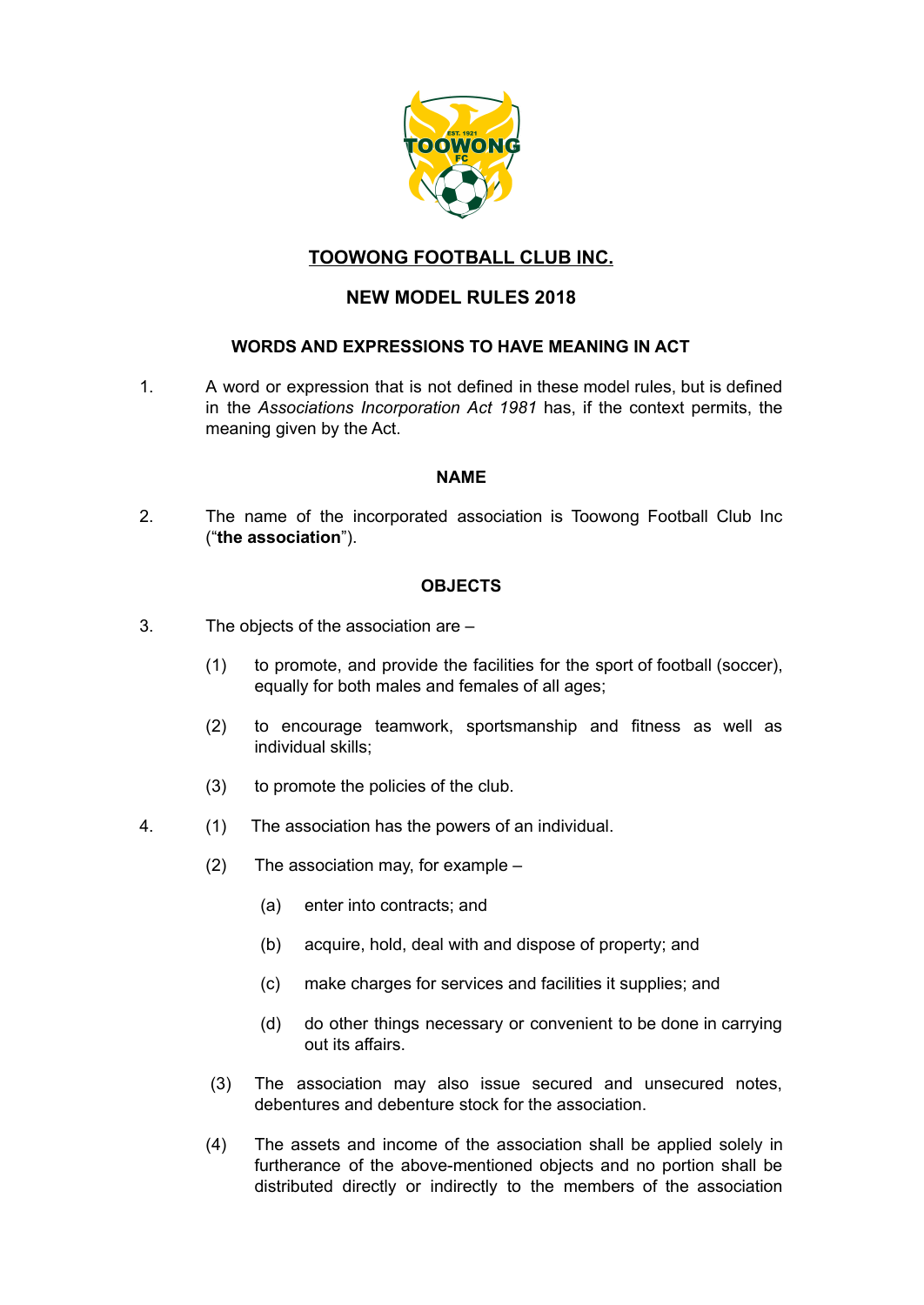except as bona fide compensation for services rendered or expenses incurred on behalf of the association.

## **CLASSES OF MEMBERS**

- 5. (1) The membership of the association shall consist of ordinary members, and any of the following classes of members –
	- (a) associate members;
	- (b) life members;
	- (c) honorary members.
	- (2) The number of ordinary members is unlimited.

#### **MEMBERSHIP**

- 6. (1) An application for membership must be
	- (a) in writing; and
	- (b) signed by the applicant and the applicant's proposer and the seconder; and
	- (c) in the form decided by the management committee.
	- (2) If a player registered or to be registered with the association is below the age of 18 years then the application for membership of the association shall be the parent or caregiver whose name is recorded on the application form as the proposed member.
	- (3) A person cannot be admitted as a member of the association unless the person makes a written application for membership and the application is approved at a meeting of the association's management committee.
	- (4) The membership fee for each class of membership-
		- (a) is the amount decided by the management committee from time to time; and
		- (b) is payable when, and in the way, the management committee decides.

#### **ADMISSION AND REJECTION OF MEMBERS**

- 7. (1) The management committee may consider an application for membership at the next meeting of the committee held after it receives -
	- (a) the application; and
	- (b) the appropriate membership fee for the application.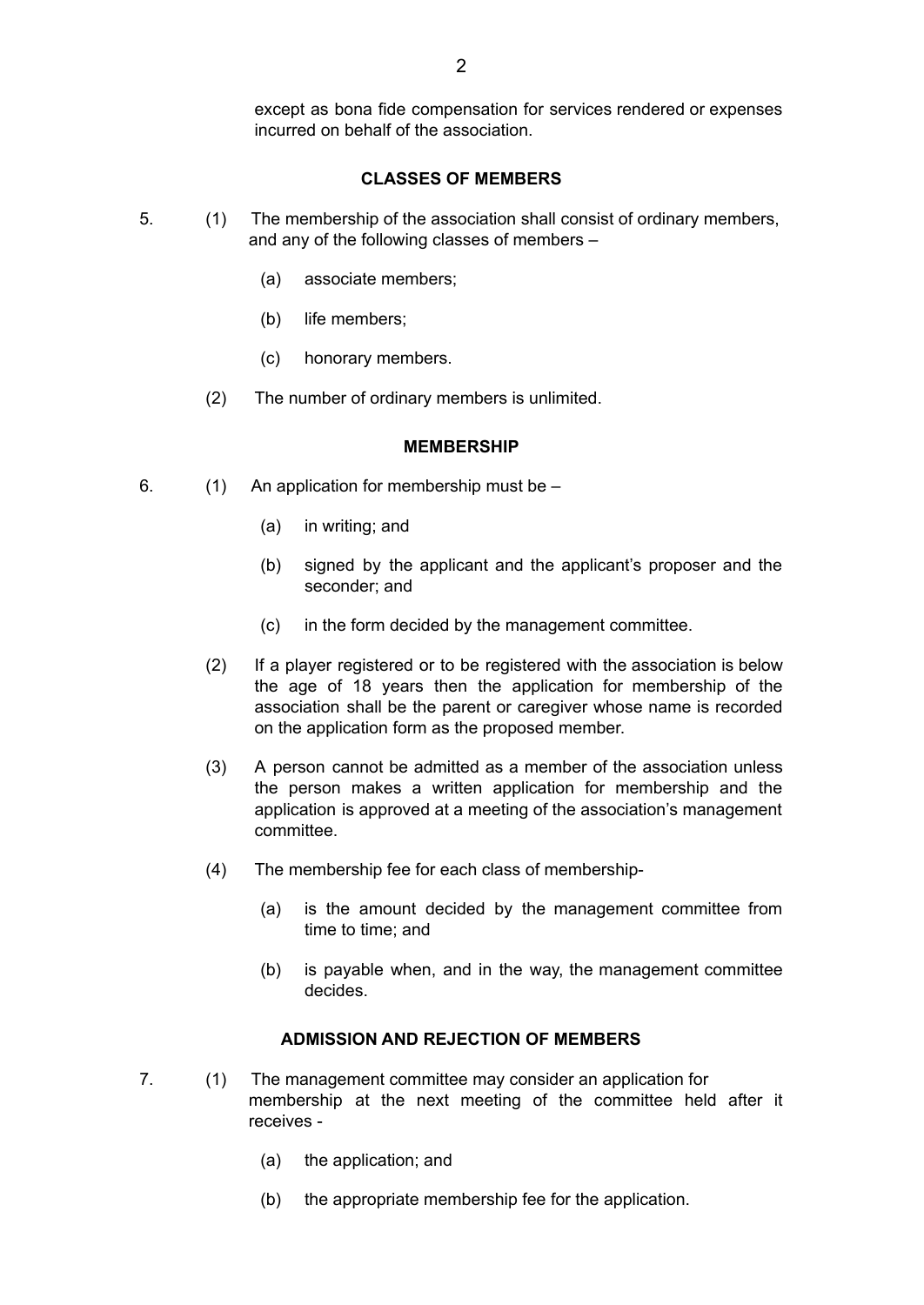- (2) The management committee must decide at the meeting whether to accept or reject or defer the application.
- (3) If a majority of the management committee members present at the meeting vote to accept the applicant as a member, the applicant must be accepted as a member to the class of membership applied for.
- (4) Subject to (5) below, the secretary of the association must, as soon as practicable after the management committee decides to accept or reject an application, give the applicant a written notice of the decision.
- (5) If a player is registered with the club then:
	- (a) if the player is over 18 years then he is taken to have been accepted as a member upon registration;
	- (b) if the player is under 18 years then the parent or caregiver whose name is recorded on the membership form as the proposed member shall be taken to be accepted as a member upon registration.

#### **WHEN MEMBERSHIP ENDS**

- 8. (1) A member may resign from the association by giving a written notice of resignation to the secretary.
	- (2) The resignation takes effect on
		- (a) the day and at the time the notice is received by the secretary; or
		- (b) if a later day is stated in the notice the later day.
	- (3) Otherwise membership of the association shall continue until the association's first fixture in the next season or the renewal of the member's membership (whichever occurs first). If a membership is renewed within 6 weeks of the first fixture then the membership shall be deemed to have been continuous.
	- (4) The management committee may terminate a member's membership if the member –
		- (a) is convicted of an indictable offence; or
		- (b) does not comply with any of the provisions of these rules; or
		- (c) has membership fees in arrears for at least 2 months; or
		- (d) conducts himself or herself in a way considered to be injurious or prejudicial to the character or interests of the association.
	- (5) Before the management committee terminates a member's membership, the committee must give the member a full and fair opportunity to show why the membership should not be terminated.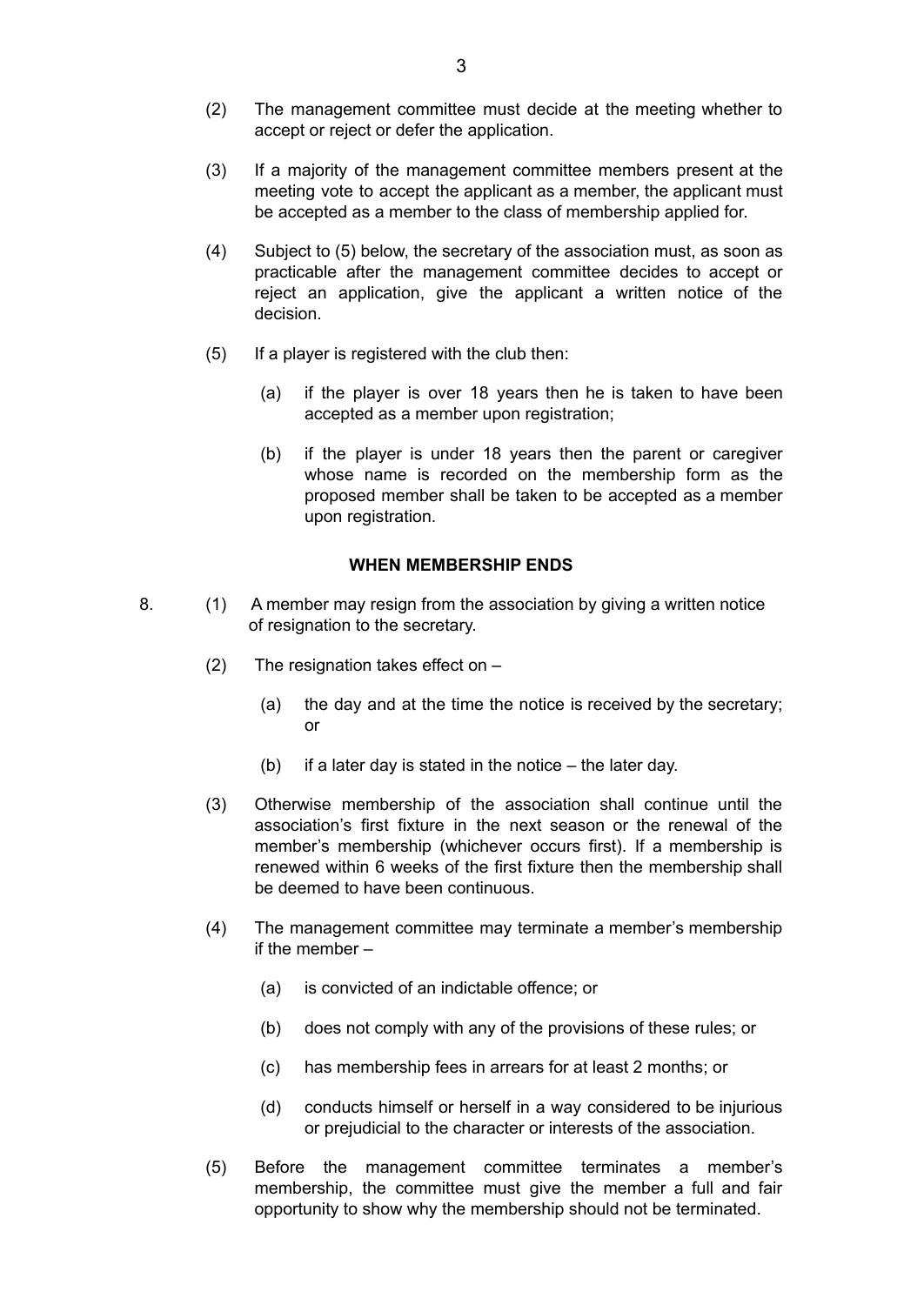(6) If, after considering all representations made by the member, the management committee decides to terminate the membership, the secretary of the committee must give the member a written notice of the decision.

## **APPEAL AGAINST REJECTION OR TERMINATION OF MEMBERSHIP**

- 9. (1) A person whose application for membership has been rejected, or whose membership has been terminated, may give the secretary written notice of the person's intention to appeal.
	- (2) A notice of intention to appeal must be given to the secretary within 1 month after the person receives written notice of the decision.
	- (3) If the secretary receives a notice of intention to appeal, the secretary must, within 3 months after the day of receipt, call a general meeting to decide the appeal.
	- (4) At the meeting, the applicant must be given a full and fair opportunity to show why the application should not be rejected or the membership should not be terminated.
	- (5) Also, the management committee and the committee members who rejected the application or terminated the membership must be given an opportunity to show why the application should be rejected or the membership should be terminated.
	- (6) An appeal must be decided by a vote of the members present at the meeting.
	- (7) If a person whose application has been rejected does not appeal against the decision within 1 month after receiving written notice of the decision, or the person appeals but the appeal is unsuccessful, the secretary must, as soon as practicable, refund the application fee paid by the person.

### **REGISTER OF MEMBERS**

- 10. (1) The management committee must keep a register of members. The register may be kept in an electronic format.
	- (2) The register of members must be kept for each calendar year and shall include the following particulars for each member –
		- (a) the full name and residential address of the member;
		- (b) the date of admission as a member (if that date is different from the player's registration);
		- (c) the date of death or resignation of the member (if that occurs during the relevant year);
		- (d) details about the termination or reinstatement of membership (if that occurs during the relevant year);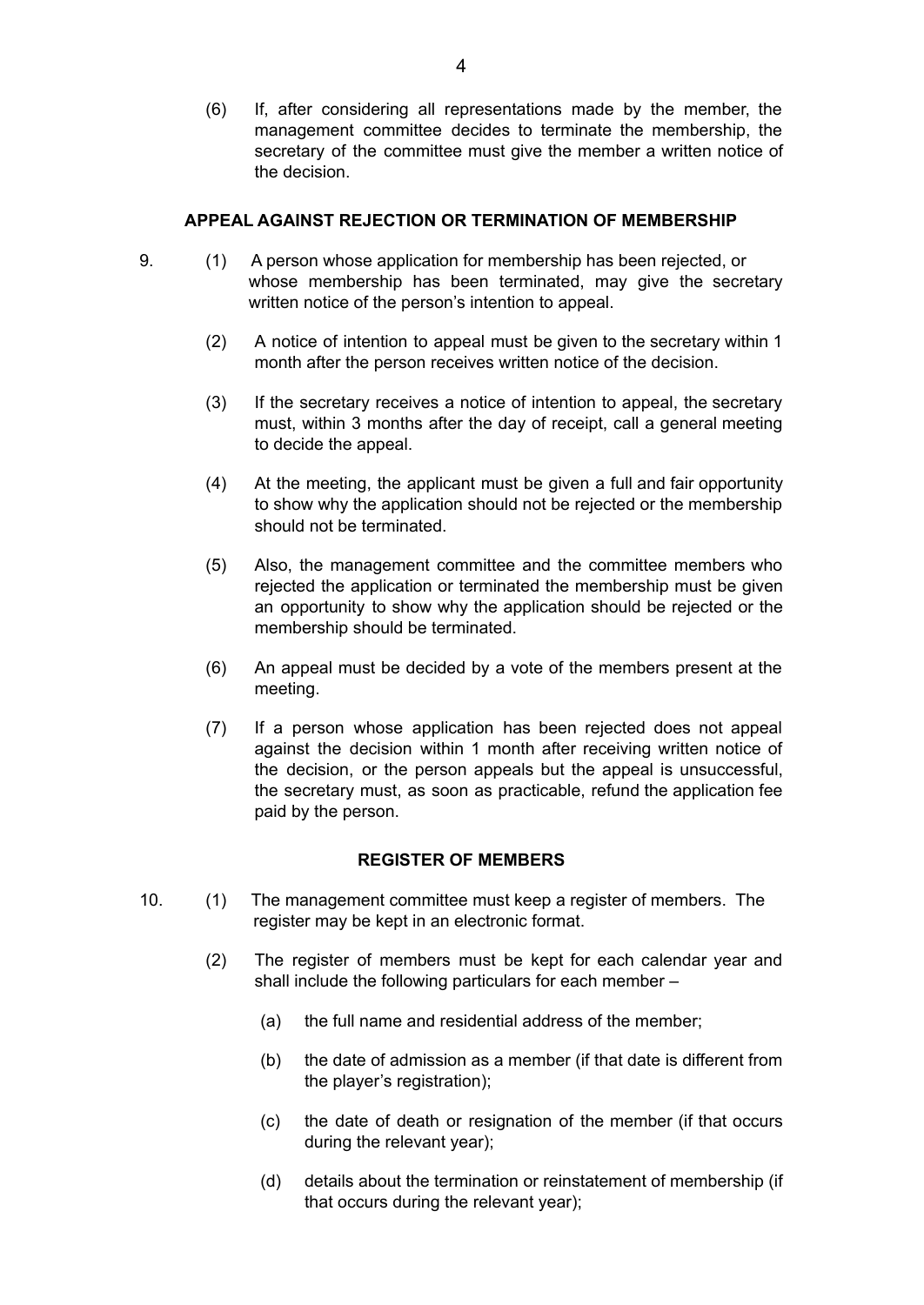- (e) details of the relevant registered player;
- (f) any other particulars the management committee or the members at a general meeting decide.
- (3) The register must be open for inspection at all reasonable times.
- (4) However, before the member may inspect the register, the member must apply to the secretary to inspect it.

#### **SECRETARY**

- 11. (1) If a vacancy happens in the office of secretary, the members of the management committee must ensure a secretary is appointed or elected for the association within 1 month after the vacancy happens.
	- (2) The secretary must be an individual residing in Queensland, or in another State but not more than 65 km from the Queensland border, who is  $-$ 
		- (a) a member of the association elected by the association as secretary; or
		- (b) any of the following persons appointed by the management committee –
			- (i) a member of the association's management committee;
			- (ii) a member of the association;
			- (iii) another person.
	- (3) The management committee may appoint and remove the association's secretary at any time.
	- (4) Two persons may share the role of secretary if that is the decision of the members in a general meeting.

#### **MEMBERSHIP OF MANAGEMENT COMMITTEE**

- 12. (1) The management committee of the association consists of a president, treasurer, and the secretary and any other members the association members elect or appoint at a general meeting.
	- (2) A member of the management committee, other than the secretary, must be a member of the association.
	- (3) At each annual general meeting of the association, the members of the management committee must retire from office, but are eligible, on nomination, for re-election.
	- (4) Two persons may share any role on the management committee if that is the decision of the members in a general meeting.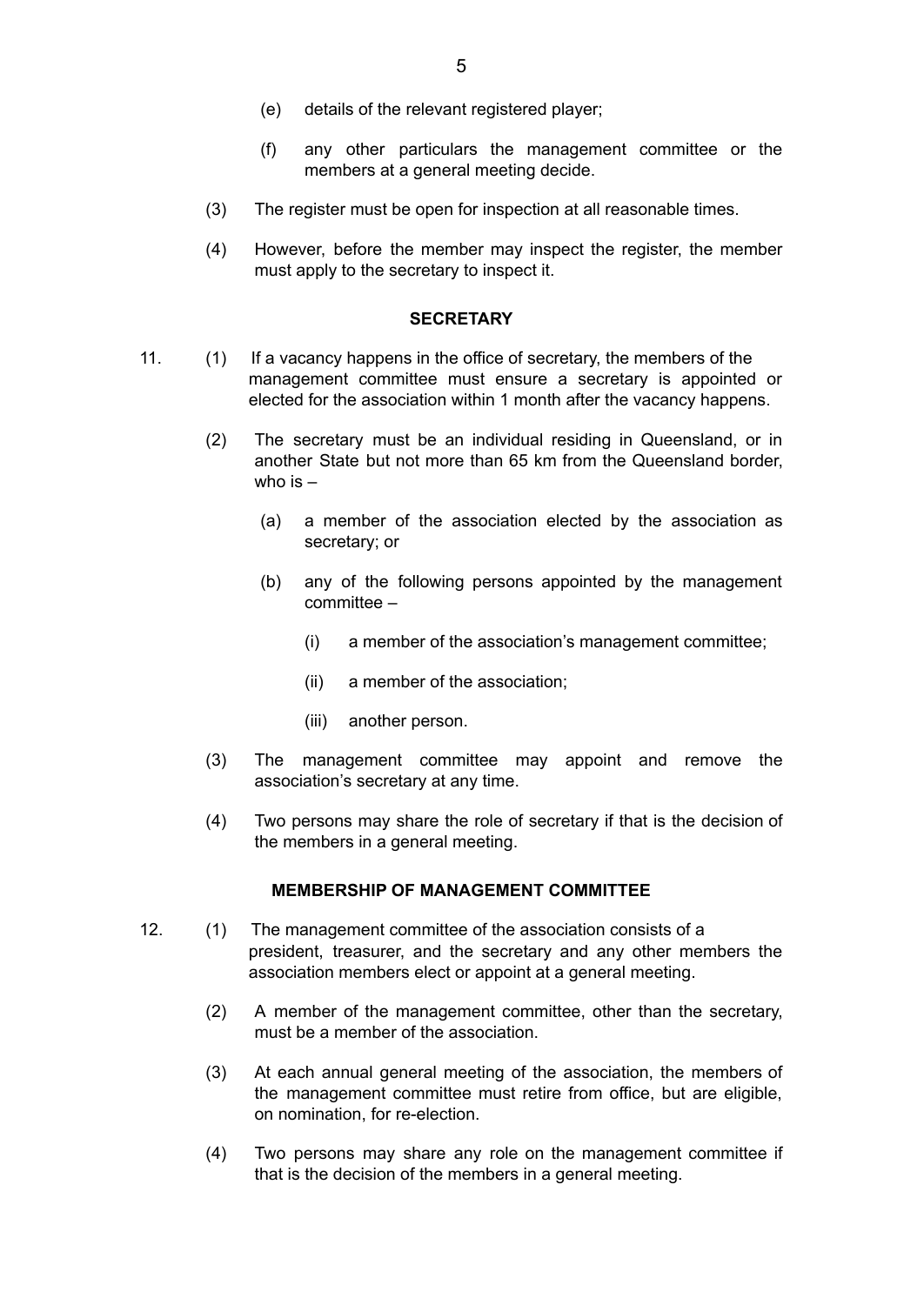- 13. (1) A member of the management committee may only be elected as follows –
	- (a) any 2 members of the association may nominate another member (the "**candidate**") to serve as a member of the management committee;
	- (b) the nomination must be  $-$ 
		- (i) in writing; and
		- (ii) signed by the candidate and the members who nominated him or her; and
		- (iii) given to the secretary at least 14 days before the annual general meeting at which the election is to be held;
	- (c) each member present at the annual general meeting may vote for any number of candidates not more than the number of vacancies;
	- (d) however, those members present at the annual general meeting and entitled to vote shall not include temporary or honorary members or unions;
	- (e) if, at the start of the meeting, there are not enough candidates nominated, nominations may be taken from the floor of the meeting.
	- (2) A list of candidates' names in alphabetical order, with the names of the members who nominated each candidate, must be posted in a conspicuous place in the office or usual place of meeting of the association for at least 7 days immediately preceding the annual general meeting.
	- (3) If required by the management committee, balloting lists must be prepared containing the names of the candidates in alphabetical order.

## **RESIGNATION OR REMOVAL FROM OFFICE OF MANAGEMENT COMMITTEE MEMBER**

- 14. (1) A management committee member may resign from the committee by giving written notice of resignation to the secretary.
	- (2) The resignation takes effect on
		- (a) the day and at the time the notice is received by the secretary; or
		- (b) if a later day is stated in the notice the later day.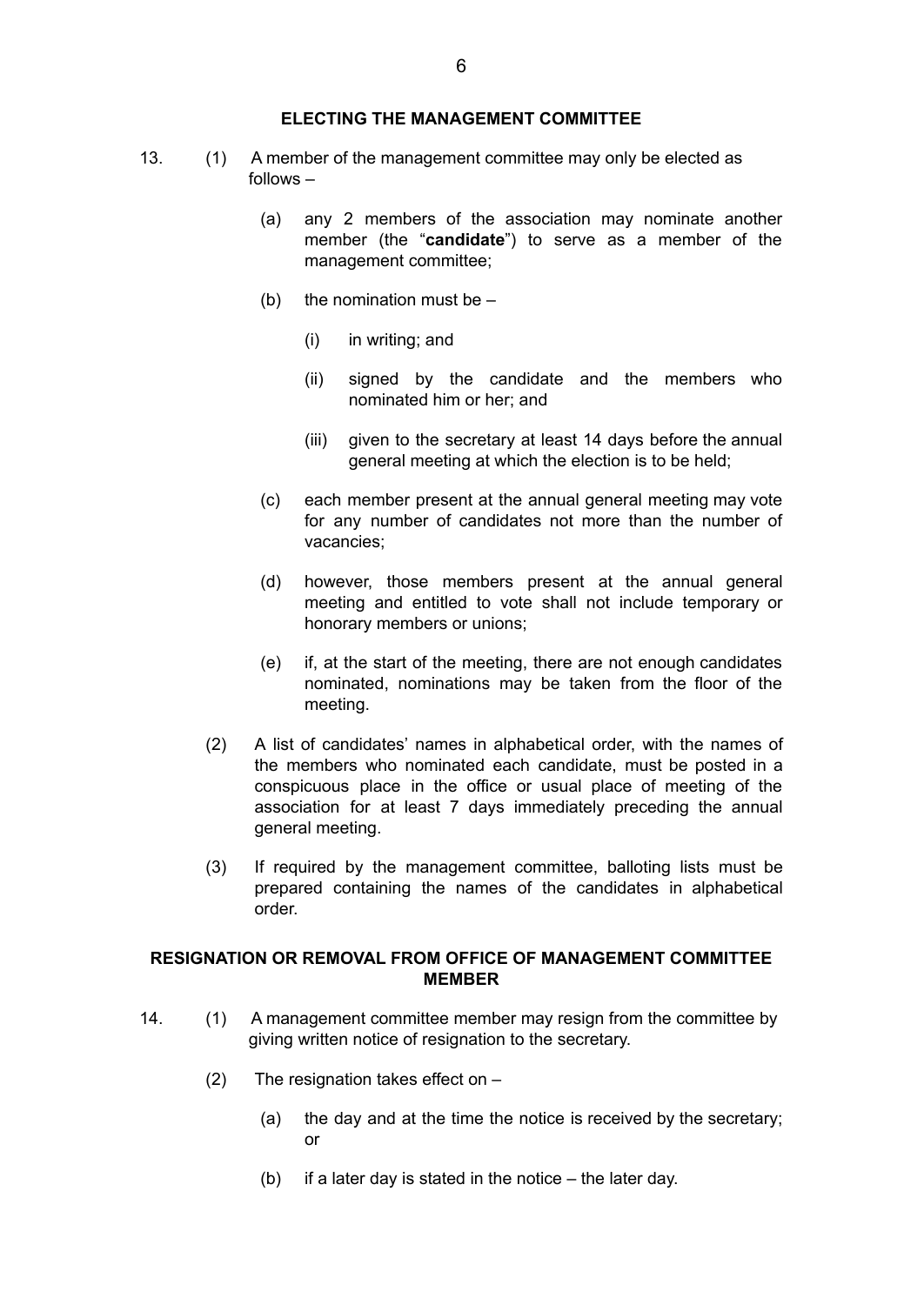- (3) A member may be removed from office at a general meeting of the association if a majority of the members present at the meeting vote in favour of removing the member.
- (4) Before a vote of members is taken about removing the member from office, the member must be given a full and fair opportunity to show cause why he or she should not be removed from office.
- (5) A member has no right of appeal against the member's removal from office under this section.

## **VACANCIES ON MANAGEMENT COMMITTEE**

- 15. (1) If a casual vacancy happens on the management committee, the continuing members of the committee may appoint another member of the association, or two other members of the association jointly, to fill the vacancy until the next annual general meeting.
	- (2) The continuing members of the management committee may act despite a casual vacancy on the management committee.
	- (3) However, if the number of committee members is less than the number fixed under these rules as a quorum of the management committee<sup>1</sup>, the continuing members may act only to  $-$ 
		- (a) increase the number of management committee members to the number required for a quorum; or
		- (b) call a general meeting of the association.

## **FUNCTIONS OF MANAGEMENT COMMITTEE**

- 16. (1) Subject to these rules or a resolution of the association members carried at a general meeting, the management committee –
	- (a) has the general control and management of the administration of the affairs, property and funds of the association; and
	- (b) has authority to interpret the meaning of these rules and any matter relating to the association on which the rules are silent.
	- (2) The management committee may exercise the powers of the association –
		- (a) to borrow, raise or secure the payment of amounts in a way the association members decide; and
		- (b) to secure the amounts mentioned in paragraph (a) or the payment or performance of any debt, liability, contract, guarantee or other engagement incurred or to be entered into by the association in any way, including by the issue of

<sup>&</sup>lt;sup>1</sup> For the number of members to form a quorum, see section 17 (Meetings of management committee)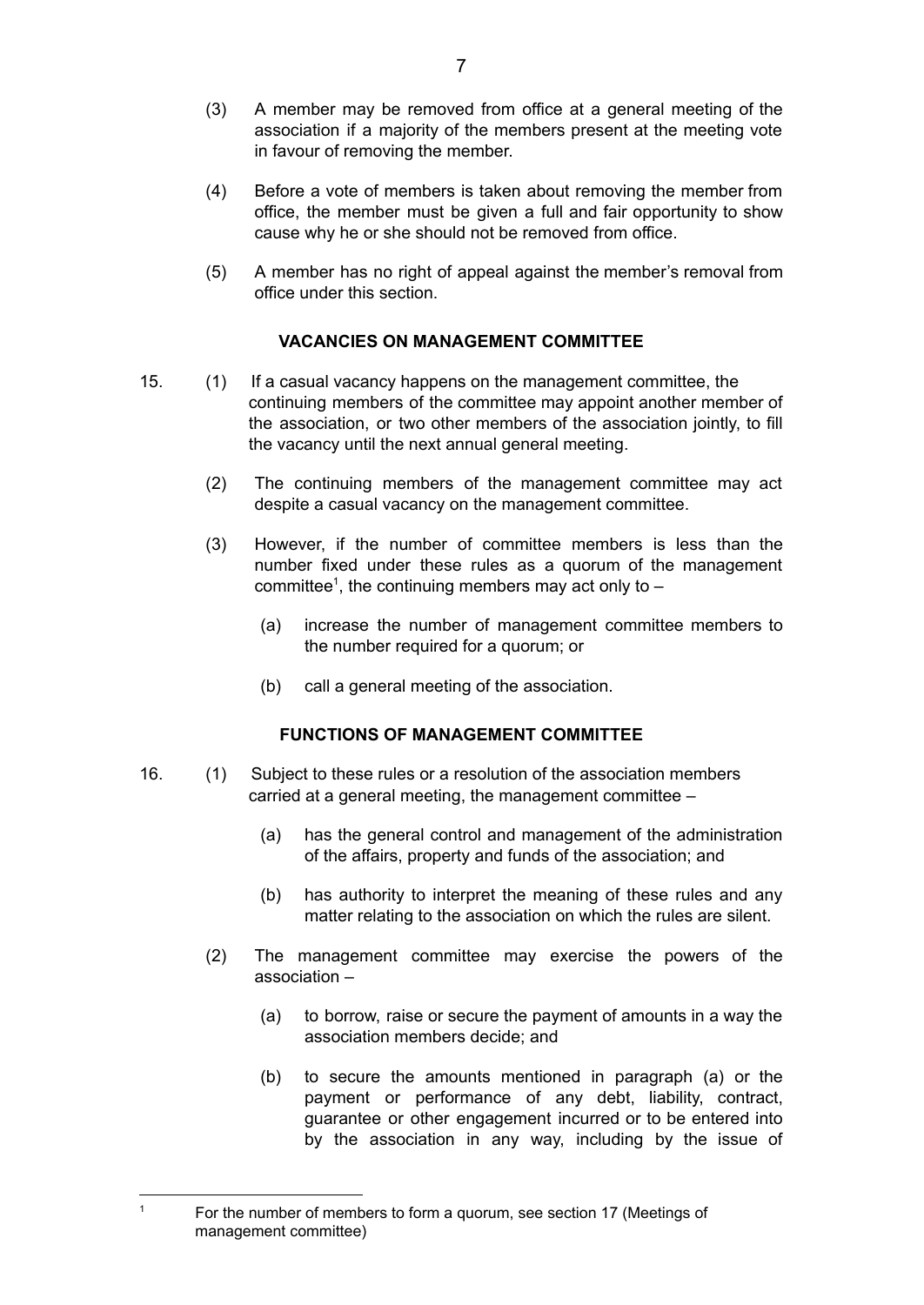debentures (perpetual or otherwise) charged upon the whole or part of the association's property, both present and future; and

- (c) to purchase, redeem or pay off any securities issues; and
- (d) to borrow amounts from members and pay interest on the amounts borrowed; and
- (e) to mortgage or charge the whole or part of its property; and
- (f) to issue debentures and other securities, whether outright or as security for any debt, liability or obligation of the association; and
- (g) to provide and pay off any securities issued; and
- (h) to invest in a way the members of the association may from time to time decide.
- (3) For sub-section (2)(d), the rate of interest must not be more than the current rate being charged for overdrawn accounts on money lent (regardless of the term of the loan) by –
	- (a) the financial institution for the association; or
	- (b) if there is more than 1 financial institution for the association the financial institution nominated by the association.
- (4) The association's secretary must keep on the association's premises a list of reciprocal associations.

## **MEETINGS OF MANAGEMENT COMMITTEE**

- 17. (1) Subject to subjections (2) to (16), the management committee may meet and conduct its proceedings as it considers appropriate.
	- (2) The management committee must meet at least once every 4 months to exercise its functions.
	- (3) The committee must decide how a meeting is to be called.
	- (4) Notice of a meeting is to be given in the way decided by the committee.
	- (5) If the secretary receives a written request signed by at least 33% of the management committee members, the secretary must call a special meeting of the committee.
	- (6) A request for a special meeting must state
		- (a) why the special meeting is being called; and
		- (b) the business to be conducted at the meeting.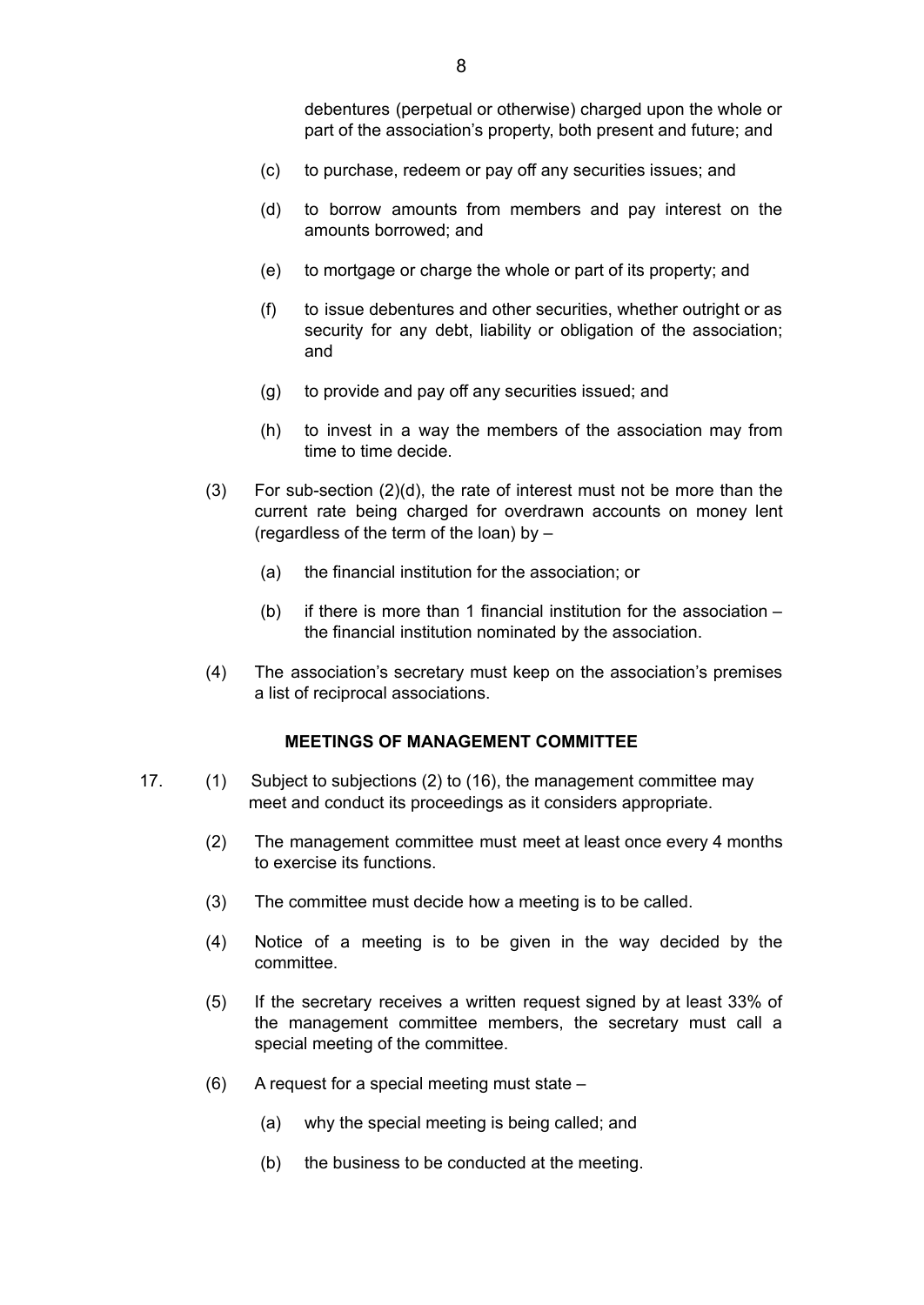- (7) At a management committee meeting, more than 50% of the members elected or appointed to the committee as at the close of the last general meeting of the members form a quorum.
- (8) A question arising at a committee meeting is to be decided by a majority vote of committee members present at the meeting and, if the votes are equal, the question is decided in the negative.
- (9) A management committee member must not vote on a question about a contract or proposed contract with the association if the member has an interest in the contract or proposed contract, and if the member does vote the member's vote must not be counted.
- (10) The secretary must give each management committee member at least 14 days notice of a special meeting of the committee.
- (11) A notice of a special meeting must state:-
	- (a) the day, time and place of the meeting; and
	- (b) the business to be conducted at the meeting.
- (12) The president or, if there is no president or if the president is not present within 10 minutes after the time fixed for a management committee meeting, the secretary is to preside as chairperson at the meeting.
- (13) If the president and the secretary are absent from a management committee meeting, the members may choose 1 of their number to preside as chairperson at the meeting.
- (14) If a quorum is not present within 30 minutes after the time fixed for a management committee meeting called on the request of committee members, the meeting lapses.
- (15) If a quorum is not present within 30 minutes after the time fixed for a management committee meeting called other than on the request of committee members, the meeting is to be adjourned to –
	- (a) the same day, time and place in the next week; or
	- (b) a day, time and place decided by the committee.
- (16) If, at the adjourned meeting mentioned in subsection (15), a quorum is not present within 30 minutes after the time fixed for the meeting, the meeting lapses.

#### **DELEGATION OF MANAGEMENT COMMITTEE POWERS**

18. (1) The management committee may delegate the whole or part of its powers to a subcommittee consisting of the association members considered appropriate by the committee.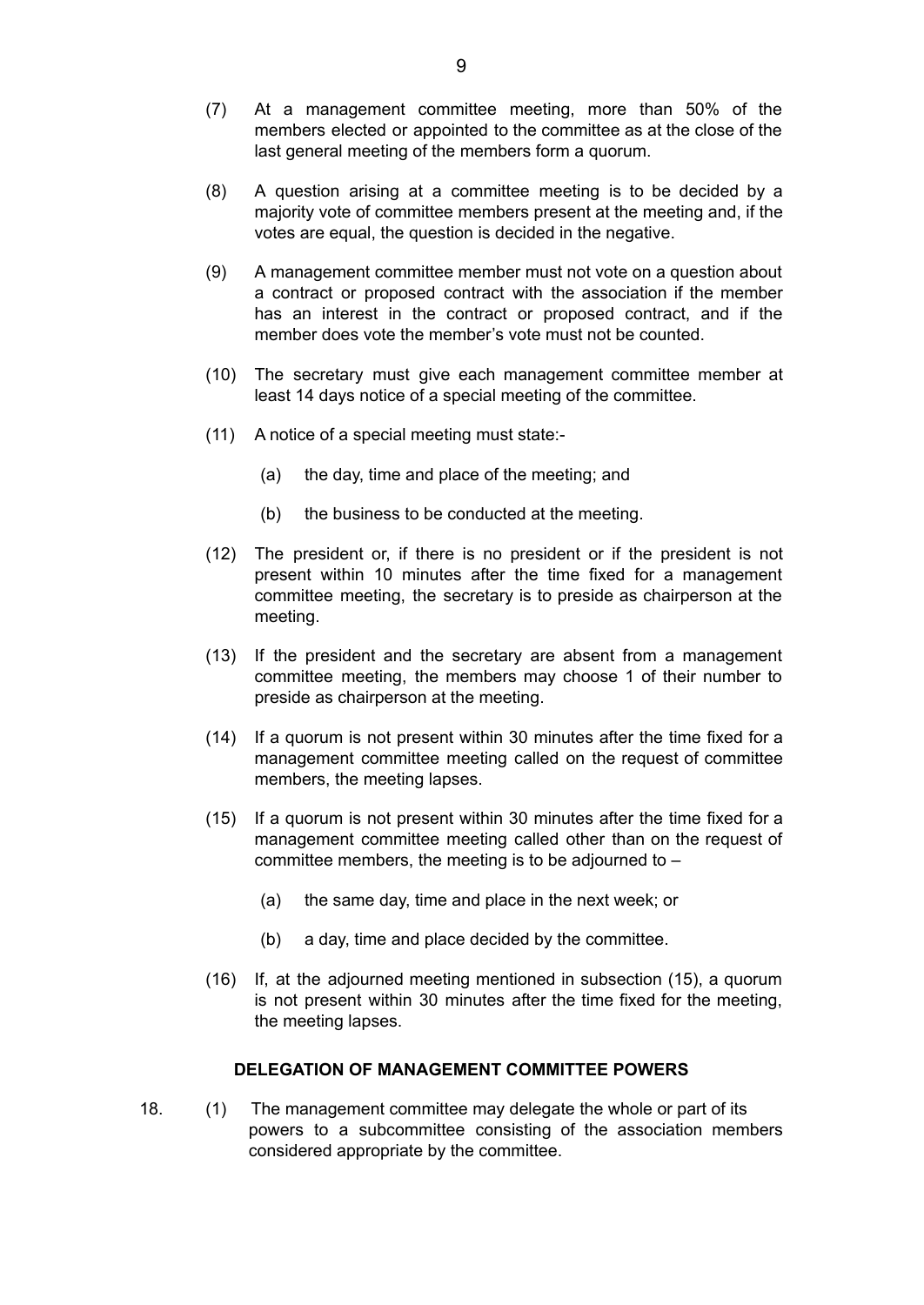- (2) A subcommittee may only exercise delegated powers in the way the management committee decides.
- (3) A subcommittee may elect a chairperson of its meetings.
- (4) If a chairperson is not elected, or if the chairperson is not present within 10 minutes after the time fixed for a meeting, the members present may choose 1 of their number to be chairperson of the meeting.
- (5) A subcommittee may meet and adjourn as it considers appropriate.
- (6) A question arising at a subcommittee meeting is to be decided by a majority vote of the members present at the meeting and, if the votes are equal, the question is decided in the negative.

## **ACTS NOT AFFECTED BY DEFECTS OR DISQUALIFICATIONS**

- 19. (1) An act performed by the management committee, a subcommittee or a person acting as a member of the management committee is taken to have been validly performed.
	- (2) Subsection (1) applies even if the act was performed when
		- (a) there was a defect in the appointment of a member of the management committee, subcommittee or person acting as a member of the management committee; or
		- (b) a management committee member, subcommittee member or person acting as a member of the management committee was disqualified from being a member.

## **RESOLUTIONS OF MANAGEMENT COMMITTEE WITHOUT MEETING**

- 20. (1) A written resolution signed by each member of the management committee for the time being entitled to receive notice of a committee meeting, or a resolution agreed to by each member of the management committee via email, is as valid and effectual as if it had been passed at a committee meeting that was properly called and held.
	- (2) A resolution mentioned in subsection (1) may consist of several documents in like form, each signed by 1 or more members of the committee.

### **ANNUAL GENERAL MEETINGS**

- 21. (1) Each annual general meeting must be held
	- (a) at least once each year; and
	- (b) within 6 months after the end of the association's previous financial year.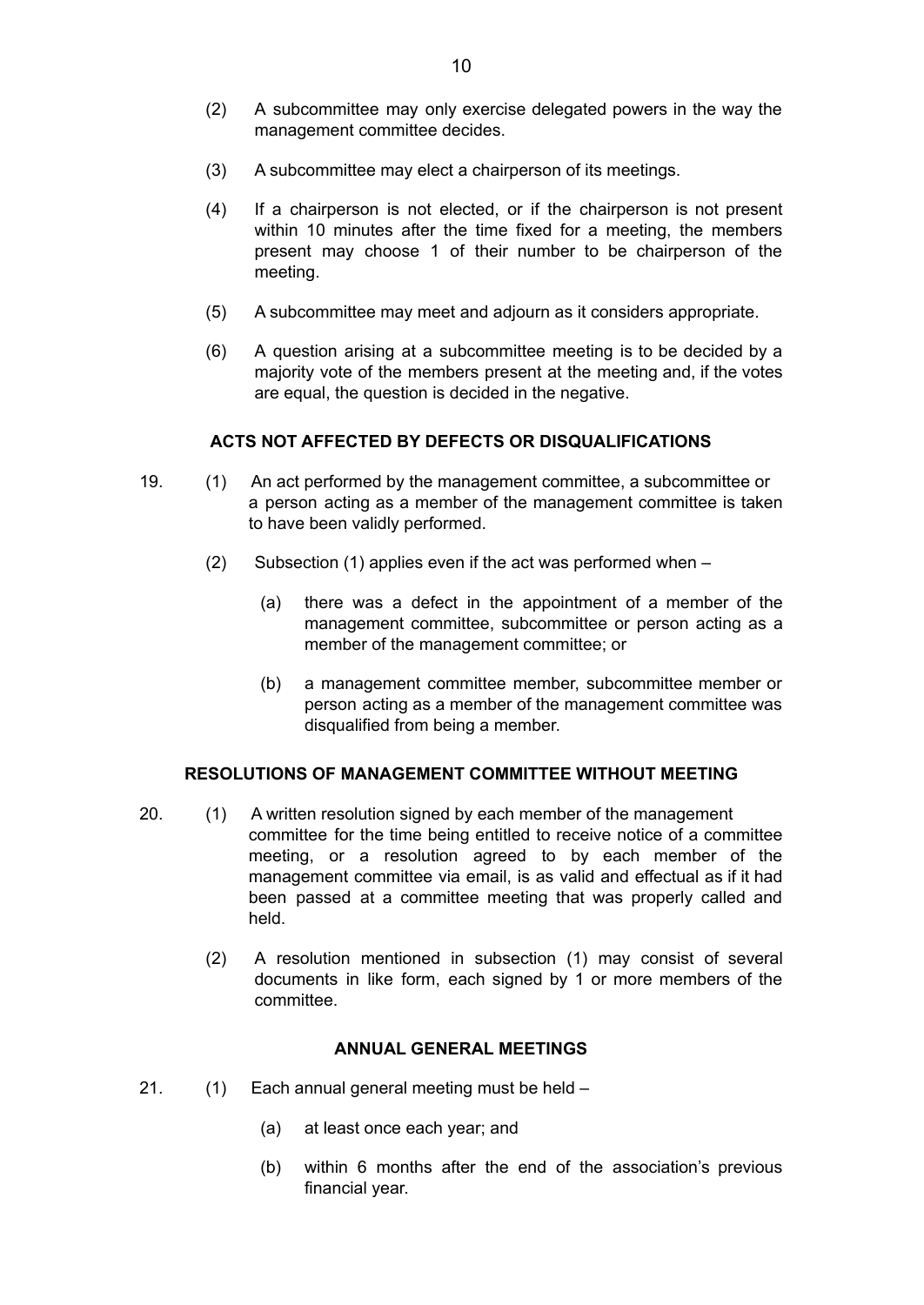#### **BUSINESS TO BE CONDUCTED AT ANNUAL GENERAL MEETING**

- 22. (1) The following business must be conducted at each annual general meeting –
	- (a) receiving the statement of income and expenditure, assets, liabilities and mortgages, charges and securities affecting the property of the association for the last financial year<sup>2</sup>;
	- (b) receiving the auditor's report on the financial affairs of the association for the last financial year;
	- (c) presenting the audited statement to the meeting for adoption;
	- (d) electing members of the management committee;
	- (e) appointing an auditor;
	- (f) the management committee must present to the annual general meeting of the association –
		- (i) a written report on the association's operation throughout the preceding year; and
		- (ii) an audited statement of the association's financial position.

### **SPECIAL GENERAL MEETING**

- 23. (1) The secretary may only call a special general meeting by giving each member notice of the meeting within 14 days after –
	- (a) being directed to call the meeting by the management committee; or
	- (b) being given a written request signed by
		- (i) at least 33% of the members of the association presently on the management committee; or
		- (ii) at least the number of ordinary members of the association equal to double the number of members of the association presently on the management committee plus 1; or
	- (c) being given a written notice of an intention to appeal against the decision of the management committee –
		- (i) to reject an application for membership; or
		- (ii) to terminate a person's membership.

 $2$  This statement is required to be prepared under the Associations Incorporation Act 1981, section 59 (Audit and statement)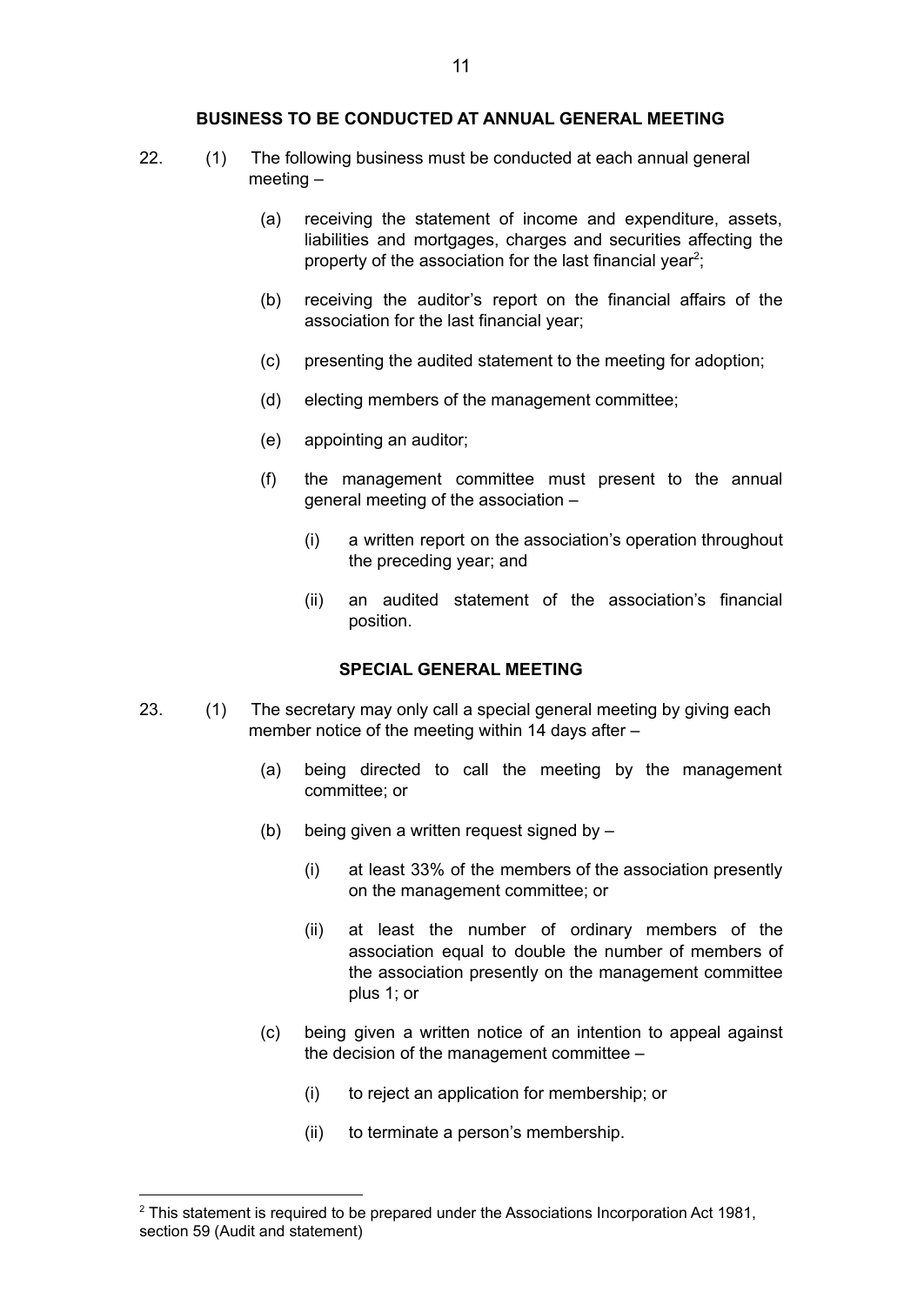- (2) A request mentioned in subsection  $(1)(b)$  must state
	- (a) why the special general meeting is being called; and
	- (b) the business to be conducted at the meeting.

#### **NOTICE OF GENERAL MEETING**

- 24. (1) The secretary may call a general meeting of the association.
	- (2) The secretary must give at least 14 days notice of the meeting to each association member.
	- (3) The management committee may decide the way in which the notice must be given.
	- (4) However, notice of the following meetings must be given in writing
		- (a) a meeting called to hear and decide the appeal of a member against the rejection or termination of the member's membership by the management committee; or
		- (b) a meeting called to hear and decide a proposed special resolution of the association.
	- (5) A notice of a general meeting must state the business to be conducted at the meeting.

## **QUORUM FOR, AND ADJOURNMENT OF, GENERAL MEETING**

- 25. (1) Subject to subsection (5), at a general meeting the number of members equal to double the number of members of the association presently on the management committee plus 1 form a quorum.
	- (2) No business may be conducted at a general meeting unless a quorum of members is present when the meeting proceeds to business.
	- (3) If a quorum is not present within 30 minutes after the time fixed for a general meeting called on the request of members of the management committee or the association, the meeting lapses.
	- (4) If a quorum is not present within 30 minutes after the time fixed for a general meeting called other than on the request of members of the management committee or the association, the meeting is to be adjourned to –
		- (a) the same day, time and place in the next week; or
		- (b) a day, time and place decided by the management committee.
	- (5) If at an adjourned meeting, a quorum under subsection (1) is not present within 30 minutes after the time fixed for the meeting, the members present form a quorum.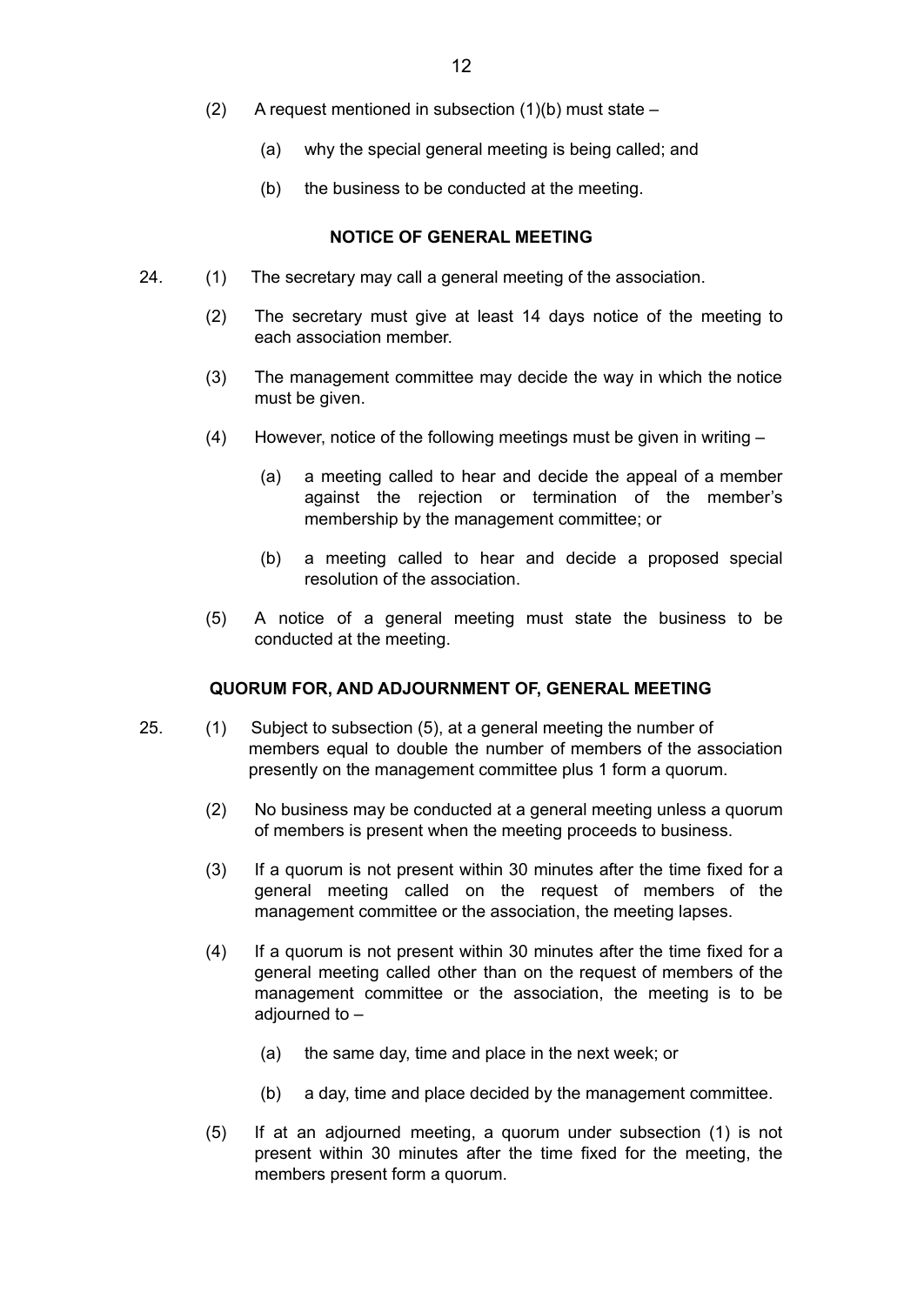- (6) The chairperson may, with the consent of any meeting at which a quorum is present, and must if directed by the meeting, adjourn the meeting from time to time and from place to place.
- (7) If a meeting is adjourned under subsection (6), only the business left unfinished at the meeting from which the adjournment took place may be conducted at the adjourned meeting.
- (8) The secretary is not required to give the members notice of an adjournment or of the business to be conducted at an adjourned meeting unless a meeting is adjourned for at least 30 days.
- (9) If a meeting is adjourned for at least 30 days, notice of the adjourned meeting must be given in the same way notice is given for an original meeting.
- $(10)$  In this rule –

**"member"** includes a person attending as a proxy or representing a corporation that is a member.

### **PROCEDURE AT GENERAL MEETING**

- 26. (1) Subject to these rules, at each general meeting
	- (a) the president or, if there is no president or if the president is not present within 15 minutes after the time fixed for the meeting or is unwilling to act, the secretary is to preside as chairperson; and
	- (b) if the secretary is absent or unwilling to act as chairperson, the members present must elect 1 of their number to be chairperson of the meeting; and
	- (c) the chairperson must conduct the meeting is as proper and orderly way; and
	- (d) each question, matter or resolution must be decided by a majority of votes of the members present; and
	- (e) each member present and entitled to vote is entitled to 1 vote only and, if the votes are equal, the chairperson has a casting vote as well as a primary vote; and
	- (f) a member is not entitled to vote at a general meeting if the member's annual subscription is in arrears at the date of the meeting or if the member is a temporary or honorary member or minor; and
	- (g) voting may be by a show of hands or a division of members, unless at least 20% of the members present demand a secret ballot; and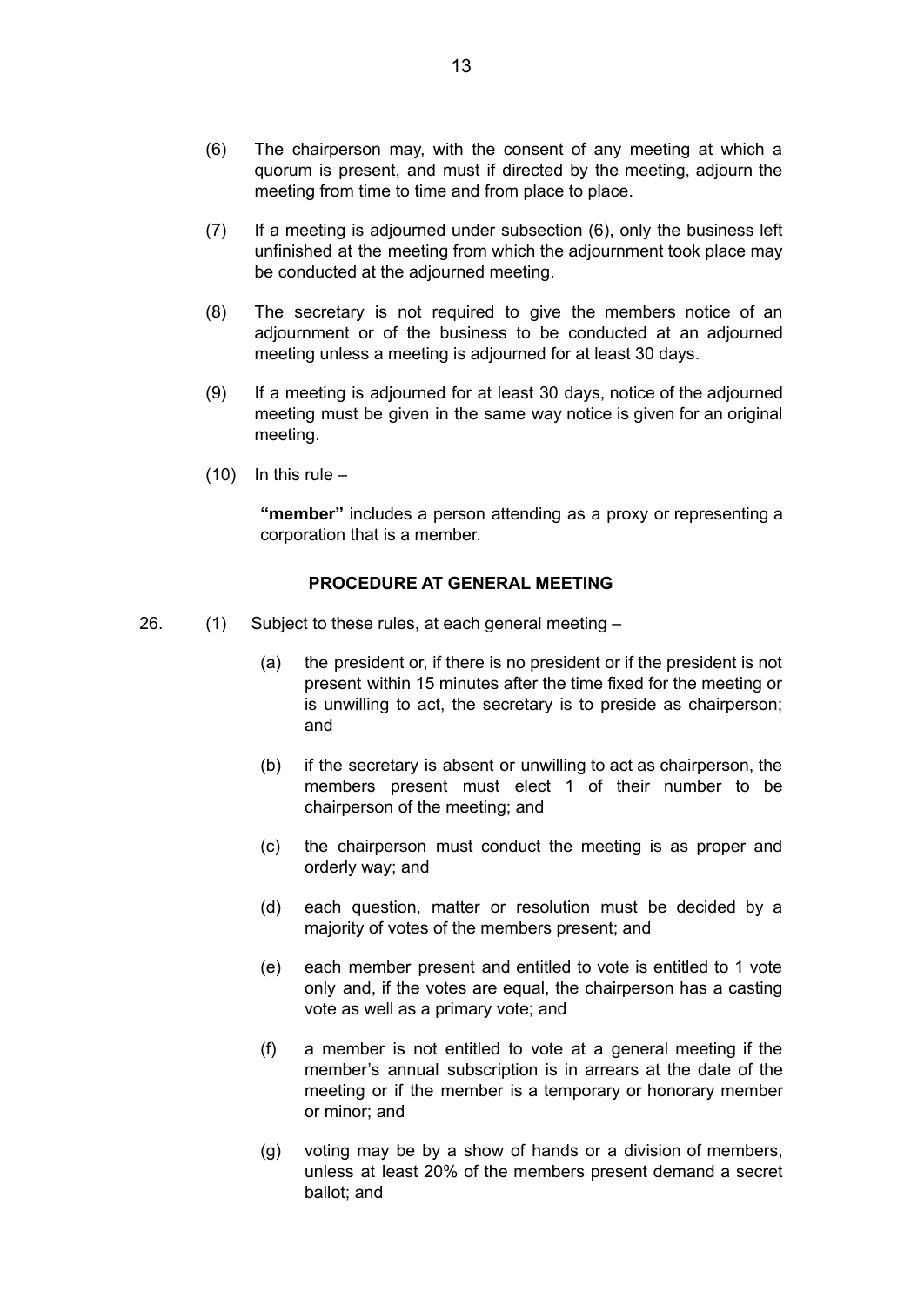- (h) if a secret ballot is held, the chairperson must appoint 2 members to conduct the secret ballot in the way the chairperson decides; and
- (i) the result of a secret ballot as declared by the chairperson is taken to be a resolution of the meeting at which the ballot was held; and
- (j) a member (not being a temporary or honorary member, or a minor) may vote in person or by proxy or by attorney and –
	- (i) on a show of hands, each person who is a member or a representative of a member has 1 vote; and
	- (ii) in a secret ballot, each member present in person or by proxy or by attorney or other properly authorised representative has 1 vote; and
- (k) an instrument appointing a proxy must be in writing; and-
	- $(i)$  if the appointor is an individual signed by the appointor or the appointor's attorney properly authorised in writing; or
	- (ii) if the appointor is a corporation either under seal or signed by a properly authorised officer or attorney of the corporation; and
- (l) a proxy may be a member of the association or another person; and
- (m) the instrument appointing a proxy is taken to confer authority to demand or join in demanding a secret ballot; and
- (n) if someone wants to give a member an opportunity to vote for or against a resolution, the instrument appointing a proxy must be in the following or like form –

ASSOCIATION:

I, of of the state of the state of  $\sim$ the association, appoint

of

as my proxy to vote for me on my behalf at the (annual) general meeting of the association, to be held on the

day of  $, 20$ , and at any adjournment of the meeting.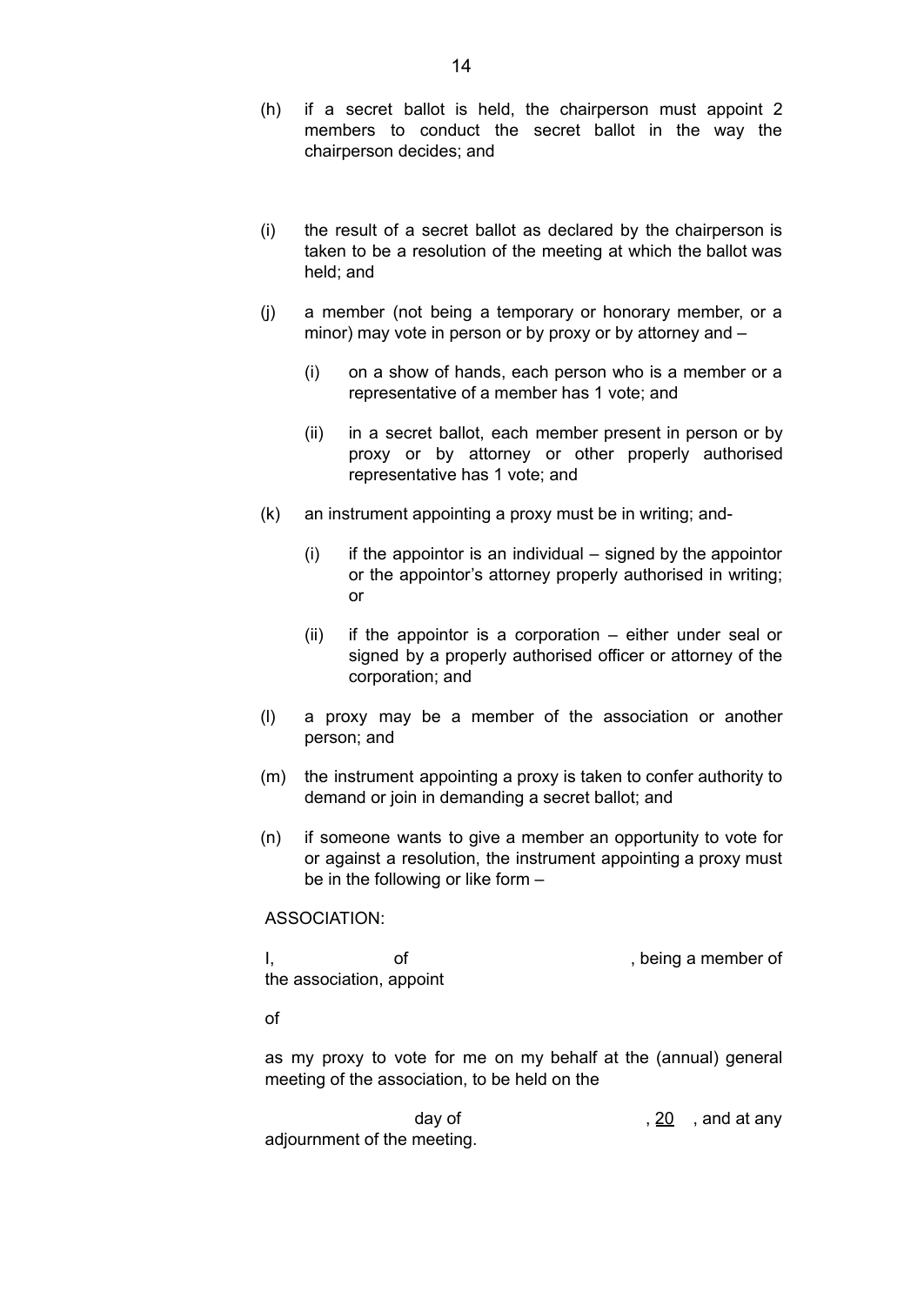Signed this day of , 20 .

Signature.

\*in favour of

This form is to be used the resolution.

\*against

\*Strike out whichever is not wanted. (Unless otherwise instructed, the proxy may vote as the proxy considers appropriate.); and

- (o) each instrument appointing a proxy must be given to the secretary before the start of the meeting or adjourned meeting at which the person named in the instrument proposes to vote; and
- (p) the secretary must ensure full and accurate minutes of all resolutions and other decisions of each management committee meeting and general meeting are entered in a minute book; and
- (q) the secretary must ensure the minutes for each general meeting is open for inspection at all reasonable times by any financial member who previously applies to the secretary for the inspection.
- (2) To ensure the accuracy of the minutes recorded under subsection  $(1)(p) -$ 
	- (a) the minutes of each management committee meeting must be signed by the chairperson of the meeting, or the chairperson of the next management committee meeting, verifying their accuracy, or by some other proper verifying method approved by the management committee; and
	- (b) the minutes of each general meeting must be signed by the chairperson of the meeting, or the chairperson of the next general meeting, verifying their accuracy.
	- (c) the minutes of each annual general meeting must be signed by the chairperson of the meeting, or the chairperson of the next meeting of the association that is a general meeting or annual general meeting, verifying their accuracy.

## **BY-LAWS**

- 27. (1) The management committee may make, amend or repeal by-laws and club policies, not inconsistent with these rules, for the internal management of the association.
	- (2) A by-law or policy may be set aside by a vote of members at a general meeting of the association.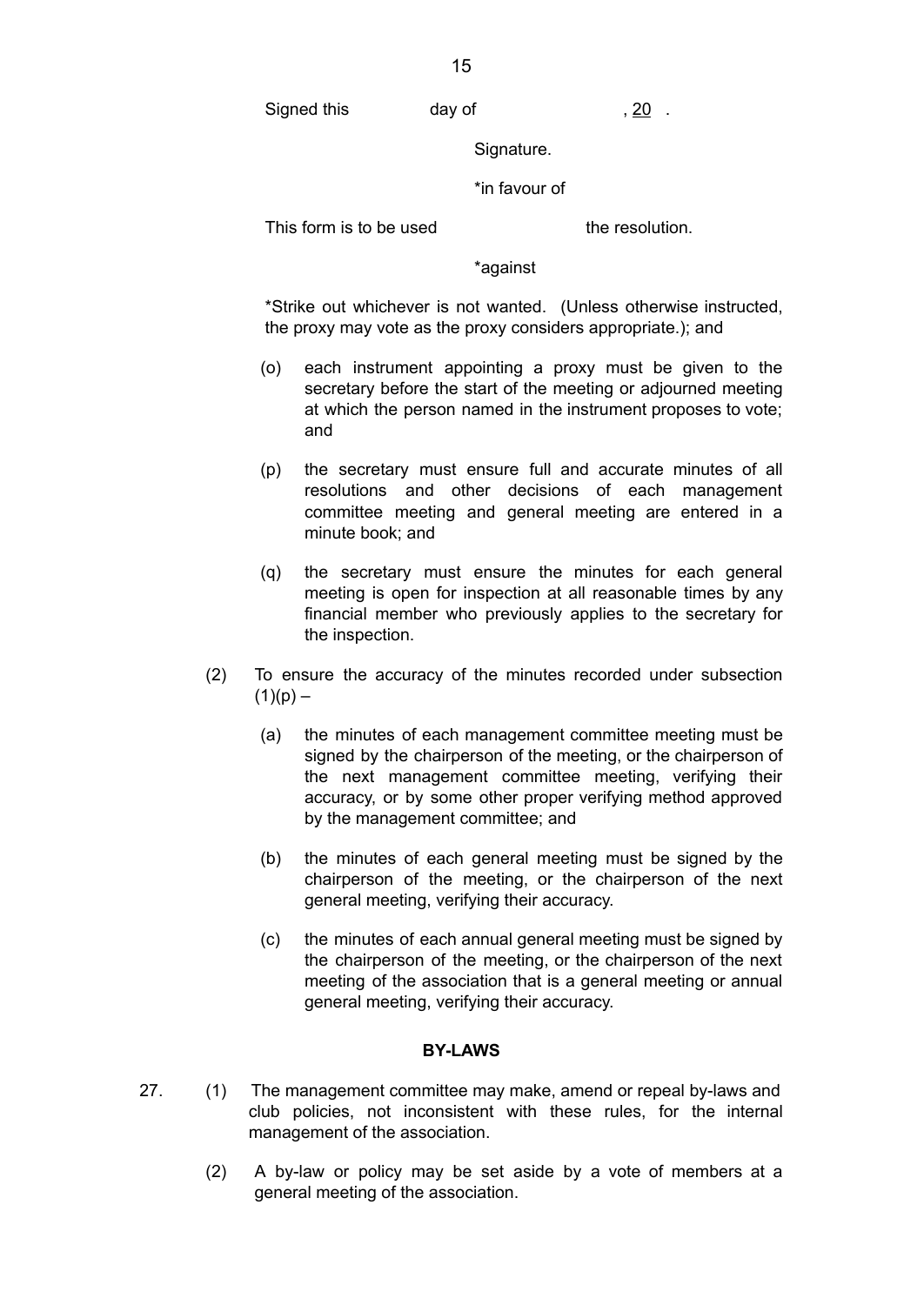### **ALTERATION OF RULES**

- 28. (1) Subject to the *Associations Incorporation Act 1981*, these rules may be amended, repealed or added to by a special resolution carried at a general meeting.
	- (2) However an amendment, repeal or addition is valid only if it is registered by the chief executive.

## **COMMON SEAL**

- 29. (1) The management committee must ensure the association has a common seal.
	- (2) The common seal must be
		- (a) kept securely by the management committee; and
		- (b) used only under the authority of the management committee.
	- (3) Each instrument to which the seal is attached must be signed by a member of the management committee and countersigned by –
		- (a) the secretary; or
		- (b) another member of the management committee; or
		- (c) someone appointed by the management committee.

## **FUNDS AND ACCOUNTS**

- 30. (1) The funds of the association must be kept in an account in the name of the association in a financial institution decided by the management committee.
	- (2) Records and accounts must be kept in the English language showing full and accurate particulars of the financial affairs of the association.
	- (3) All amounts must be deposited in the financial institution account as soon as practicable after receipt.
	- (4) If an amount of \$100 or more is paid by cheque, or made by direct deposit, the cheque or transfer must be signed or authorised by any 2 of the following –
		- (a) the president;
		- (b) the secretary;
		- (c) the treasurer;
		- (d) another member authorised by the management committee for the purpose.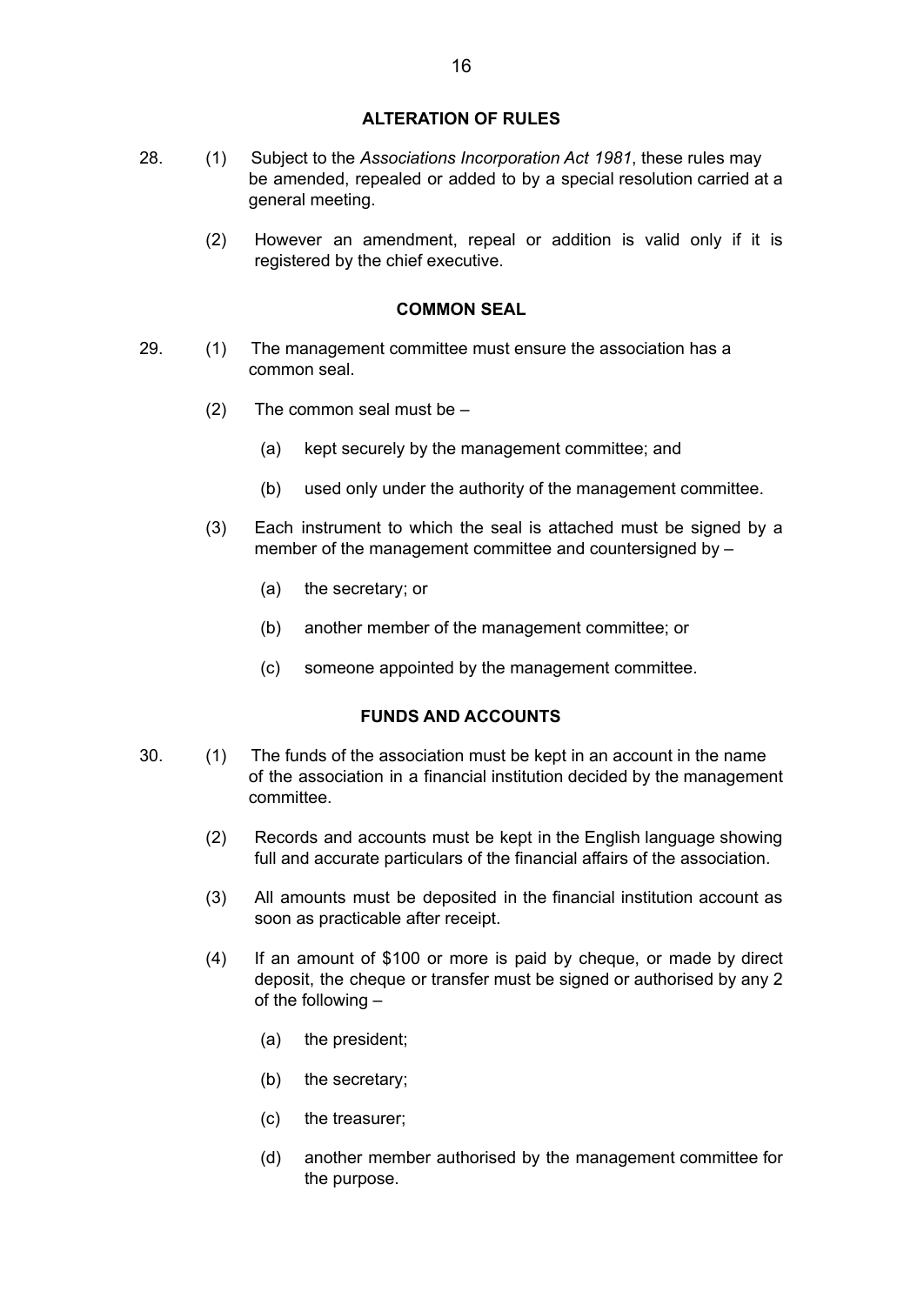- (5) Cheques, other than cheques for wages, allowances or petty cash recoupment, must be crossed 'not negotiable'.
- (6) A petty cash account must be kept on the imprest system, and the management committee must decide the amount of petty cash to be kept in the account.
- (7) All expenditure must be approved or ratified at a management committee meeting.
- (8) The treasurer must, as soon as practicable after the end of each financial year, ensure a statement containing the following particulars is prepared –
	- (a) the income and expenditure for the financial year just ended;
	- (b) the association's assets and liabilities at the close of the year;
	- (c) the mortgages, charges and securities affecting the property of the association at the close of the year.
- (9) The auditor must examine the statement prepared under subsection (8) and present a report about it to the secretary before the next annual general meeting following the financial year for which the audit was made.
- (10) The income and property of the association must be used solely in promoting the association's objects and exercising the association's powers.

### **DOCUMENTS AND NOTICES**

- 31. (1) The management committee must ensure the safe custody of books, documents, instruments of title and securities of the association.
- 32. (1) Notices pursuant to these rules may be given via post or email to the last known address or email address of members noted in the register of members and such notices shall be deemed to have been given on the day such notice is posted or emailed.

### **FINANCIAL YEAR**

33. (1) The financial year of the association closes on 31 December in each year.

## **DISTRIBUTION OF SURPLUS ASSETS TO ANOTHER ENTITY**

- 34. (1) This section applies if the association
	- (a) is wound-up under part 10 of the Act; $3$  and
	- (b) it has surplus assets.

<sup>3</sup> Part 10 (Winding-up) of the Act